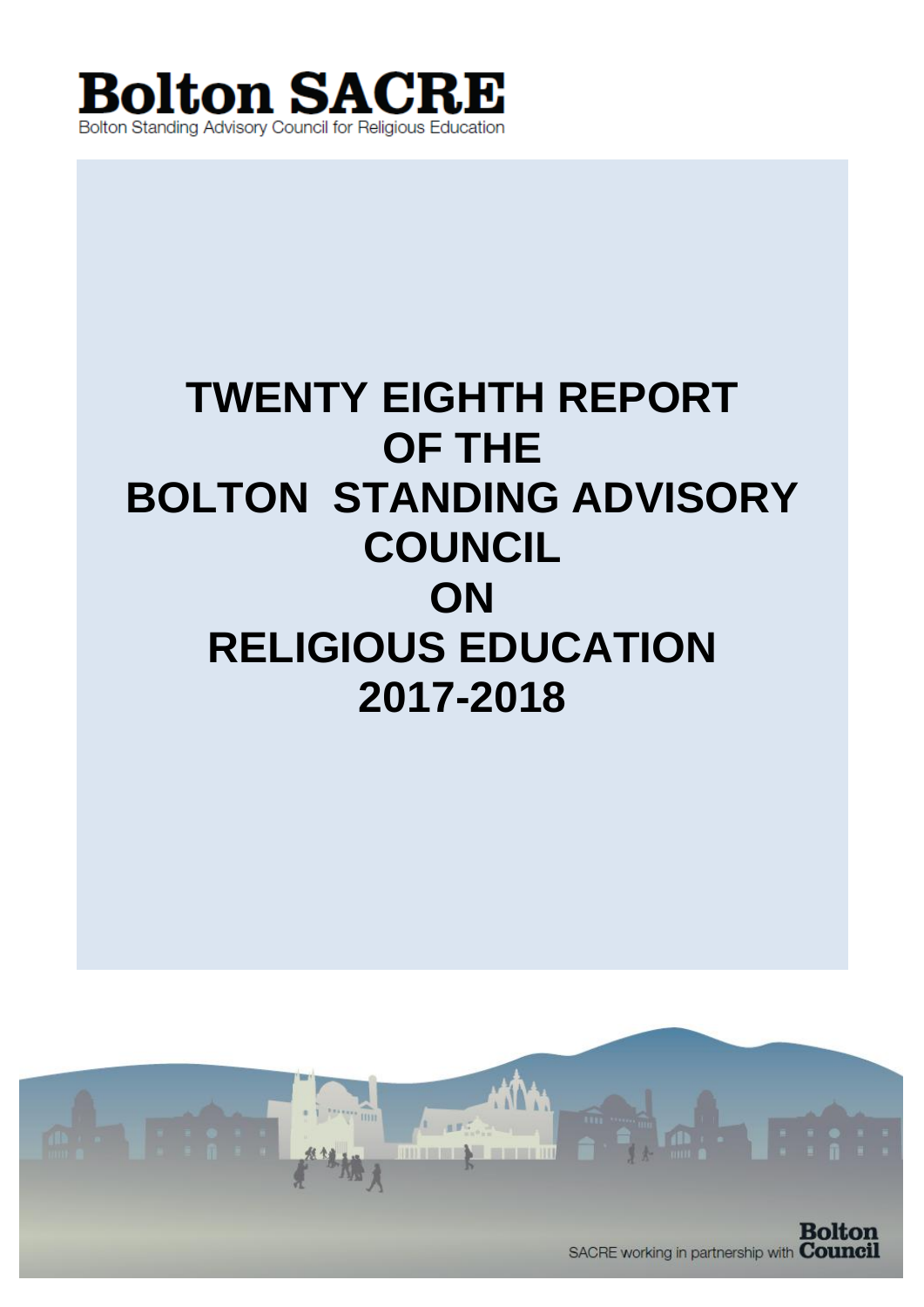#### **Introduction**

Bolton SACRE continues to thrive and members and observers have made a fantastic contribution to the support that SACRE is able to offer schools in Bolton. It is their passion for ensuring that all children in Bolton receive good quality RE provision that has been at the forefront of our work.

Two of our very long standing members have stepped down this year. Margaret Marks has served as the Society of Friends representative for over 10 years and Rev'd Martin Short, our Chair this year, has served as a Church of England representative for over 17 years. We will really miss their wealth of knowledge and expertise.

However, we have been very fortunate to welcome new to SACRE, initially as an observer and then as a full member, Mohammed Amejee who comes with a whole wealth of experience of teaching in schools beyond Bolton and Kevin Malone, a humanist representative, who has joined SACRE as an observer.

These are 'interesting times' for Religious Education in schools, with a national review of Religious Education, GCSE's putting pressure on non-exam elements of the curriculum and a recognition that RE has a huge part to play in promoting an inclusive, tolerate and understanding generation of young people.

This report highlights some of the activities undertaken by Bolton SACRE throughout the year.

Georgina Ryding (Vice Chair SACRE)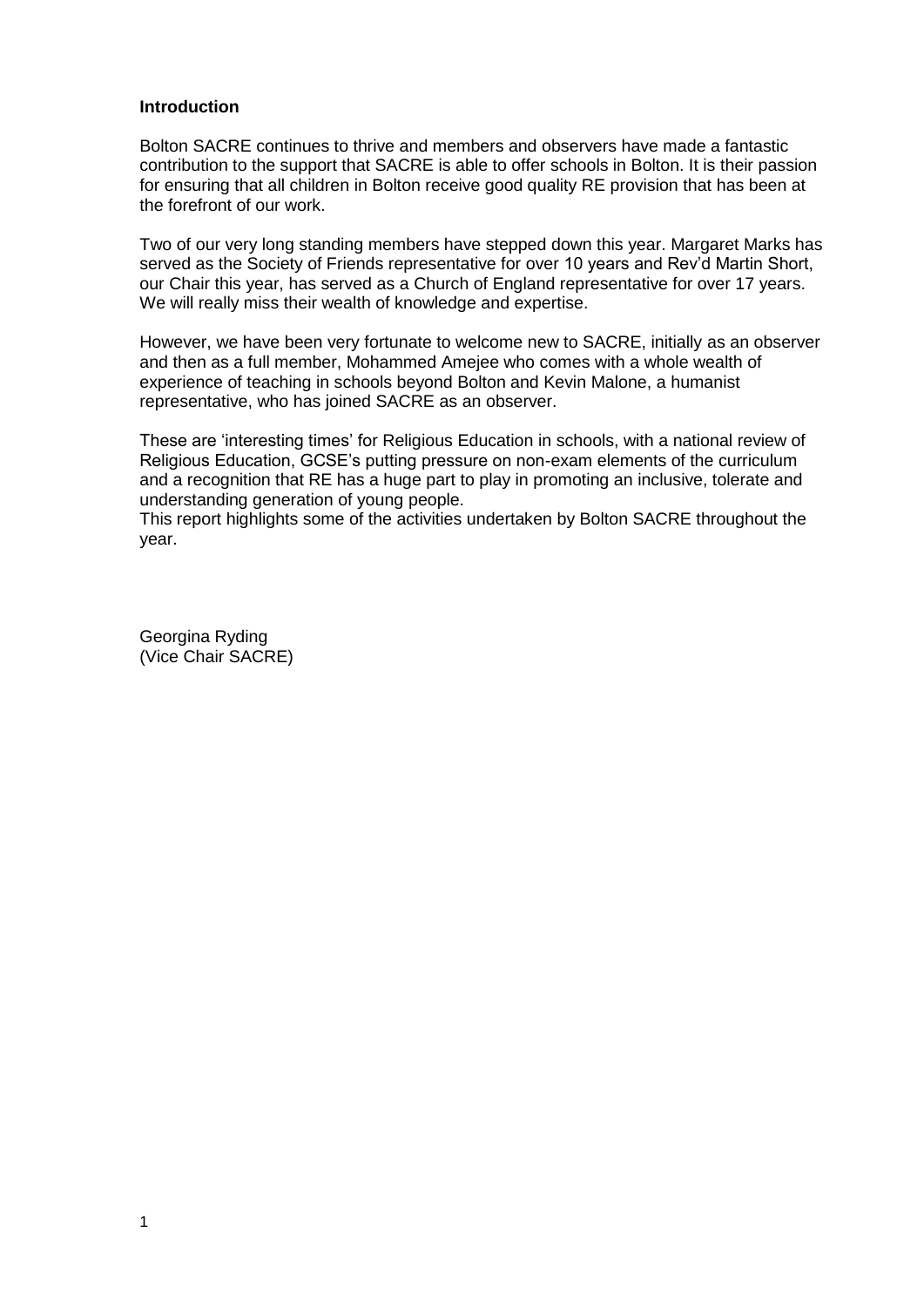#### **1. The constitution and current membership of SACRE 2017-2018**

| Committee A:                                                                                                                                                | Christian and other religious denominations (13 members)                                                                                                                             |             |  |  |  |  |
|-------------------------------------------------------------------------------------------------------------------------------------------------------------|--------------------------------------------------------------------------------------------------------------------------------------------------------------------------------------|-------------|--|--|--|--|
| Mr P Agravat<br>Mr M Mistry<br>Mr S Akuji<br>Mr F Ali<br>Mr M Amejee<br>Mrs H Lewis<br><b>Father P Malone</b><br>Mrs S Wright<br>Ms H Browne<br>Ms B Jordan | (Hindu)<br>(Hindu)<br>(Muslim)<br>(Muslim)<br>(Muslim)<br>(Jewish)<br>(Free Church - Baptist)<br>(Free Church - Methodist)<br>(Free Church - Salvation Army)<br>(Society of Friends) |             |  |  |  |  |
| Committee B:                                                                                                                                                | The Church of England (4 members)                                                                                                                                                    |             |  |  |  |  |
| Mrs A Hart<br>Mrs G Ryding                                                                                                                                  |                                                                                                                                                                                      |             |  |  |  |  |
| Committee C:                                                                                                                                                | <b>Teacher Associations</b>                                                                                                                                                          | (8 members) |  |  |  |  |
| Mr P Bottomley<br>Mrs N Moore<br>Ms S English<br>Mrs J Pilling                                                                                              | (ATL)<br>(NASUWT)<br>(NUT)<br>(NAHT)                                                                                                                                                 |             |  |  |  |  |
| Committee D:                                                                                                                                                | <b>Local Education Authority</b>                                                                                                                                                     | (5 members) |  |  |  |  |
| <b>Cllr K McKeon</b><br>Cllr S Pickup<br>Cllr J Walsh<br><b>Cllr Mrs AM Watters</b><br>Cllr C Wild                                                          |                                                                                                                                                                                      |             |  |  |  |  |

Clerk to SACRE: Marie Foley, Governance Training Officer

Terms of Reference and 'A Guide for SACRE' members are reviewed each year and copies provided for all members. These documents are designed to support members in their duties. The NASACRE website also provides up to date information and guidance for SACRE members.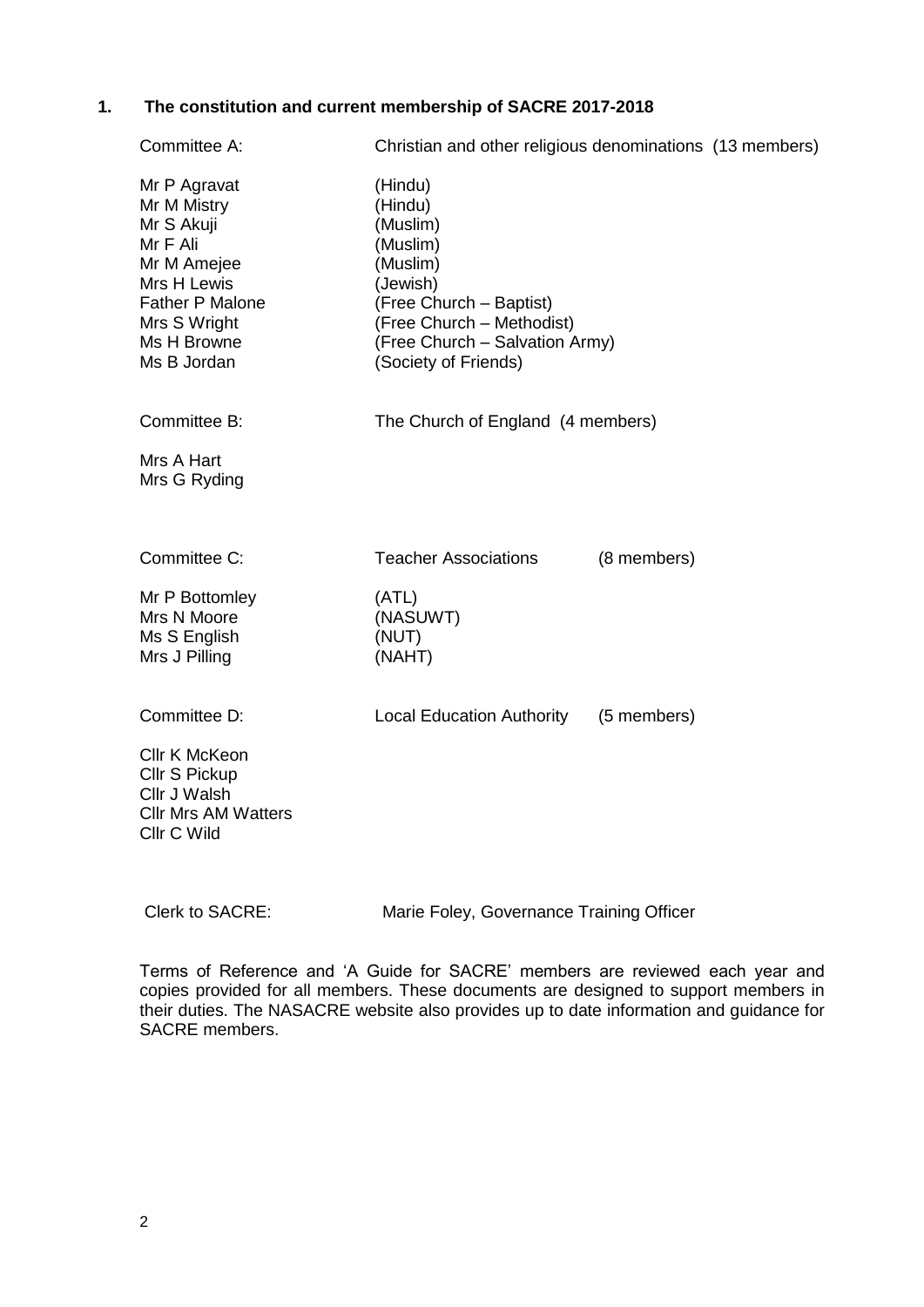## **2. Locally Agreed Syllabus**

**2.1** Bolton's Locally Agreed Syllabus continues to be used by maintained schools across Bolton. It provides guidance on curriculum content and assessment from Foundation Stage through to the end of Key Stage 3. Most Religious Studies at Key Stage 4 is delivered through a GCSE. In the coming year SACRE will consider provision in Key Stage 4 as well.

Copies of the syllabus can be accessed through Bolton's Extranet or by contacting SACRE directly. A review of the syllabus is due in the coming year, although this may be affected by the outcomes a national review of RE due out this year.

## **3. Standards and Quality of Provision in RE**

## **3.1 RE Conference**

38 primary school delegates attended the annual conference in June led by Julia Diamond Conway from RE today. The conference explored Hinduism, Islam and Humanism, with a focus on the commonality of approach to peace and understanding and tolerance of other religions, shown by different faiths. All our key speakers are SACRE members and their contribution was really well received.

## **4. Statutory Responsibilities**

## **4.1 Determinations**

Sunning Hill School applied to renew its determination this year. The acting headteacher presented the application at the meeting in March and it was approved.

### **4.2 Withdrawal from RE.**

There have been no requests for advice regarding withdrawal from RE in 2017- 2018

### **4.3 Complaints about RE.**

There have been no complaints made to SACRE regarding RE in 2017-2018 . However, Bolton Hindu Forum wrote to SACRE to request some advice on action they could take to address their concern at the 'lack of focus on the faith of Hinduism in secondary education in Bolton and wider.' Concerns were raised about a particular school in Bolton. This was discussed at the SACRE meeting on 21<sup>st</sup> March 2018. It is recognised that the constraints of each exam board are limiting the range of faiths covered in some schools after Year 7. It was suggested that a representative of the Hindu Forum contacted the school to see if they could offer help and advice for staff in reviewing the curriculum.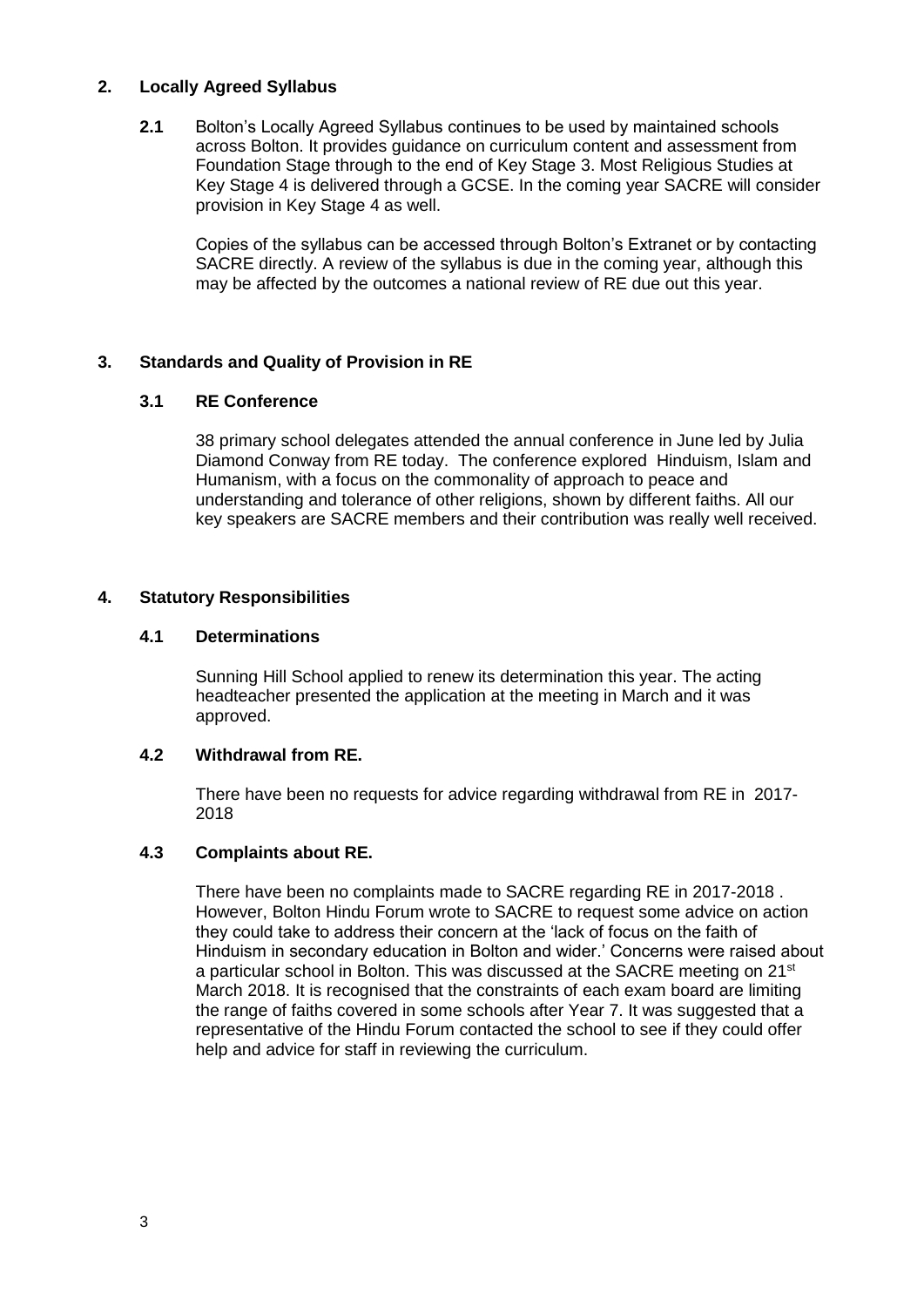## **4.4 Advice to statutory bodies**:

In 2017 SACRE was contacted for advice by a school around the use and organisation of Prayer Rooms. Guidelines were developed and shared. The school has reported that the space used for prayers is monitored by the Head of RE and there have been no concerns raised.

## **5. Wider SACRE Involvement**

### **5.1 North West Hub**

Bolton SACRE have continued regular involvement in the North West Hub, where SACRE's from across the North West come together to discuss issues and share ideas that are relevant to everyone. It has been really valuable to be part of a larger group and something SACRE is keen to continue.

A representative also attended the National Conference.

### **5.2 Inter-faith Activity**

We are so fortunate in Bolton to have a really active and effective Interfaith Council, led by Chan Parmer, who regularly attends Bolton SACRE meetings. There continues to be a wide range of activities and events organised throughout the year to support community cohesion and engagement. There is a strong focus on all those of faith and no faith working together in a positive way.

### **6. GCSE Data for Religious Education**

GCSE (9-1) Religious Studies - Summer 2018 – Bolton LA

| No. On<br>Roll | No. of<br><b>Entries</b> | 9   | 8   | $\overline{7}$ | 6      | 5      | $\overline{a}$ | <b>Average</b><br>Point<br><b>Score</b> |
|----------------|--------------------------|-----|-----|----------------|--------|--------|----------------|-----------------------------------------|
| 3251           | 1691                     | 124 | 141 | 218            | 270    | 244    | 204            |                                         |
| 3              | $\overline{2}$           | 1   | U   | $%7-9$         | $%5-9$ | $%4-9$ | $%1-9$         | 5.01                                    |
| 223            | 145                      | 83  | 39  | 29%            | 59%    | 71%    | 98%            |                                         |

Source: DFE Provisional Schools Checking Data, Oct 2018

### **7. Management of SACRE**

### **7.1 Local Authority Support**

SACRE continues to be very well supported by Nick Pounds the Local Authority Officer. He regularly attends the SACRE meetings and has been involved in all the major projects. Nick is keen to engage teachers in the process and is very supportive of high quality RE across the town.